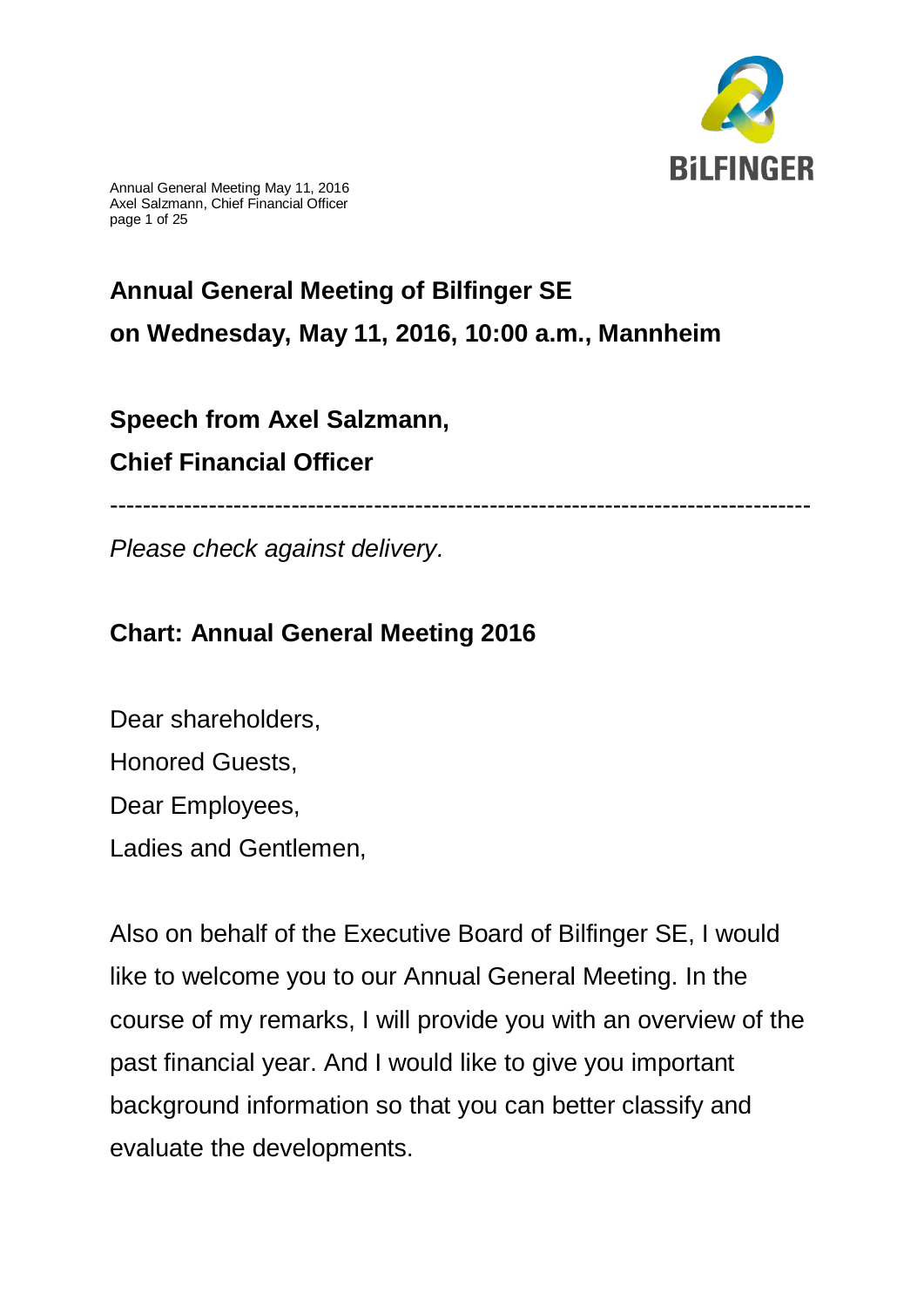

Annual General Meeting May 11, 2016 Axel Salzmann, Chief Financial Officer page 2 of 25

First of all, there is one topic I would like to deal with upfront. The unbiased review process in the Building and Facility segment. The Executive Board has not yet taken a decision on the possible sale or retention in the Group. But we are at a very advanced stage.

We expect that the process can be concluded in the next two to three weeks. The result must, and will, make Bilfinger more competitive in the end. That is our stated goal. And we are proceeding accordingly.

This is a far-reaching decision for our Group. For this reason, we are conducting the talks with the bidders with great diligence. And in the interest of the shareholders and employees. In the end we will take a decision that has considered all possible parameters – and is the best for Bilfinger.

Now for a look back: 2015 was a difficult year for Bilfinger. A number of profit warnings destroyed trust in the company. We want to regain this trust.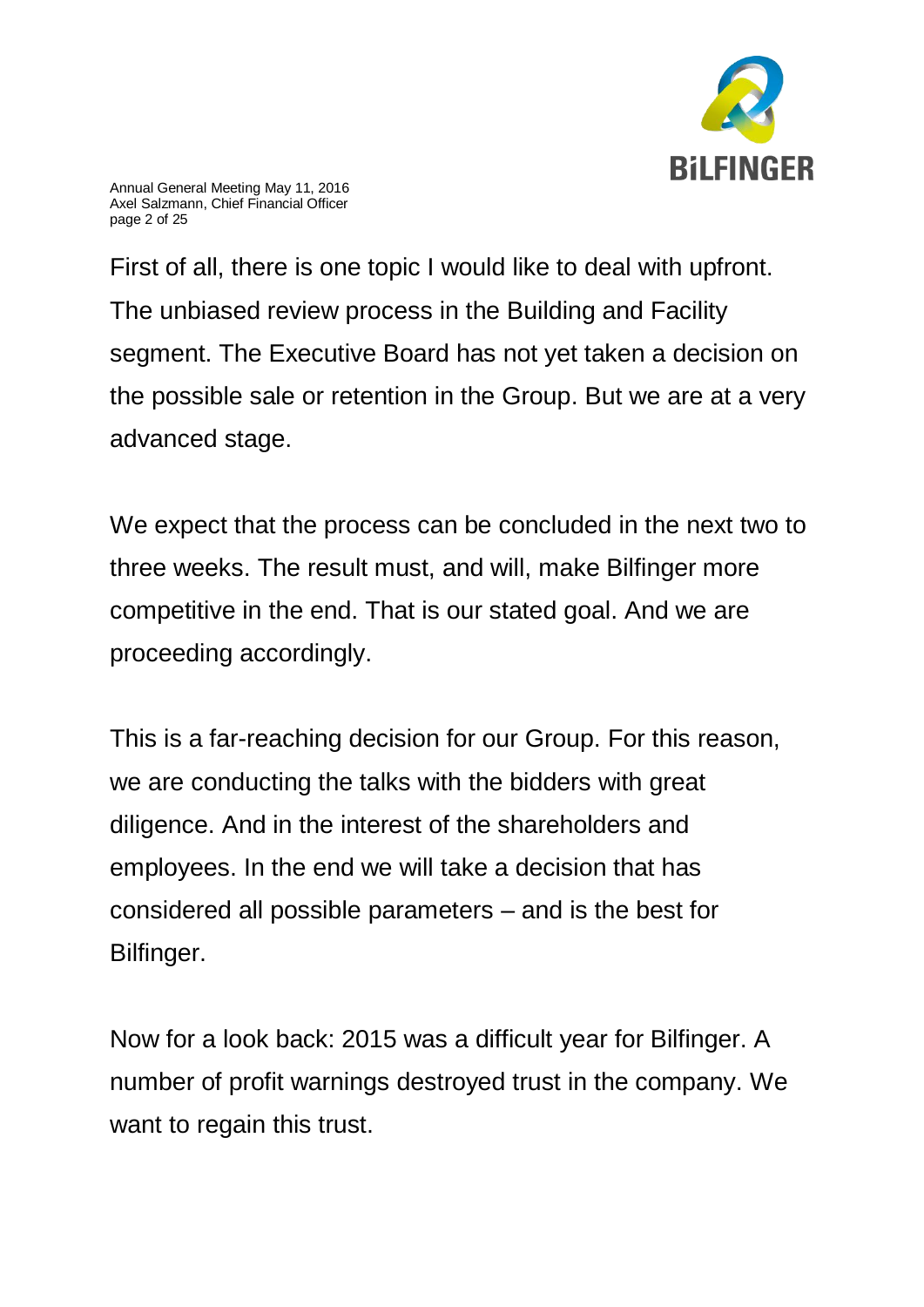

How do we intend to achieve this? With a good strategy, with reliability in the financial key figures.

We know that trust must be earned. We know that these are challenging times from an economic perspective. We will move Bilfinger forward bit by bit – that is something else that we know.

## **Chart: Corner stones of our strategy**

We presented our strategy in the fall of 2015. Following a detailed analysis of our business activities. The result: it is urgently necessary to focus our efforts. We are focusing on core services, core markets and core regions.

We are using this strategy to reposition Bilfinger: We are reducing complexity, we will become more efficient and increasing the transparency of our business model. We are in the middle of the implementation phase. 2016 will be a transition year.

1. We are structuring our businesses in a targeted manner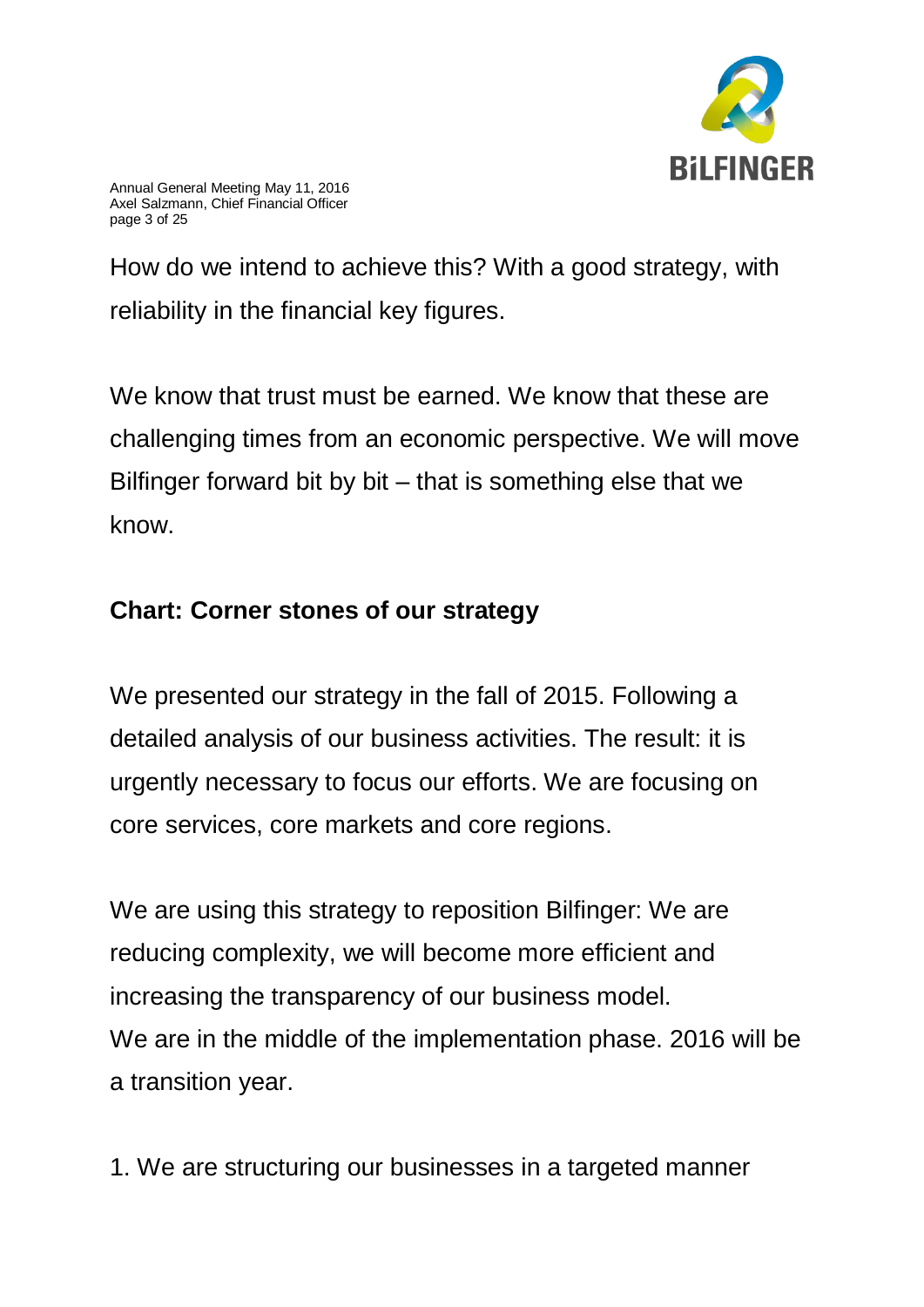

Annual General Meeting May 11, 2016 Axel Salzmann, Chief Financial Officer page 4 of 25

Our two segments Industrial and Building and Facility have been given a greater degree of independence. The segments can concentrate fully on their services, markets and regions. They can take a targeted approach to the development of their growth areas. We thus increase Bilfinger's operational decisionmaking strength.

We are following clear goals for both segments: Industrial will further expand its leading positing as a service provider for the process industry in Europe. And Building and Facility, as a leading real-estate services provider in Europe, will continue to grow.

2. We are focusing on core services, core markets and core regions

What does that mean exactly? We are counting on our home markets in Europe, where we already generate more than 80 percent of our output volume. And we see the potential for further profitable growth for both pillars.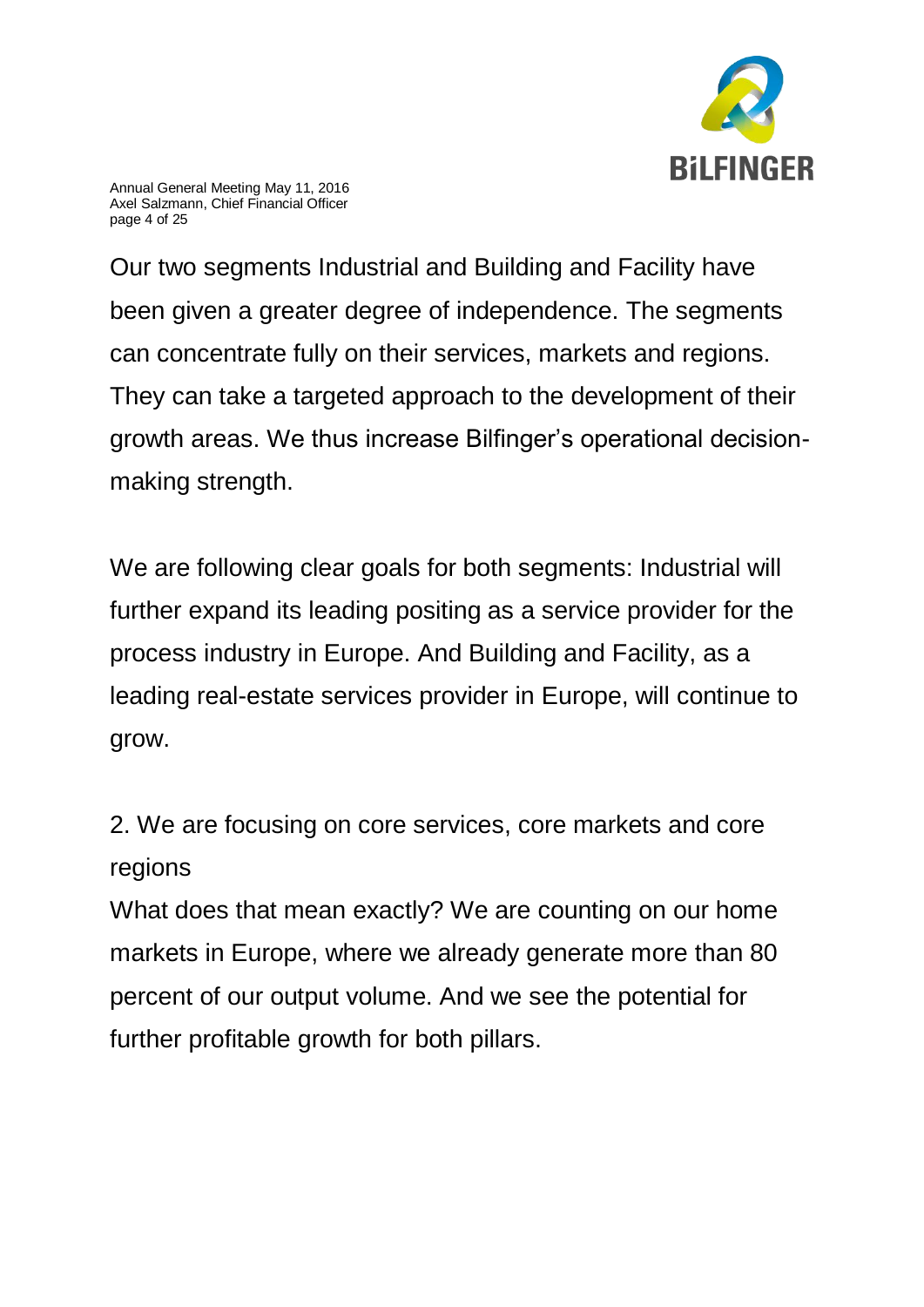

Annual General Meeting May 11, 2016 Axel Salzmann, Chief Financial Officer page 5 of 25

Bilfinger is relying on customized service offerings. Trends such as digitalization are changing the needs of our customers. We are gearing our services toward these trends.

3. We are increasing our efficiency

We also want to and must significantly improve in terms of cost structures. This is an elementary condition for long-term secure jobs.

In 2015, we began a successful restructuring in operational areas, especially in the Industrial business segment. And we are streamlining our administration in the Group.

4. We are concentrating on a better cash position The focusing on cash flow is a key challenge for Bilfinger. Our objective is to further improve the liquidity situation. We have already made progress with regard to management of net current assets. We are systematically moving forward with this approach. The sale of Water Technologies in Q1 brought us an additional cash inflow of 200 million euros.

5. We are focusing on our competences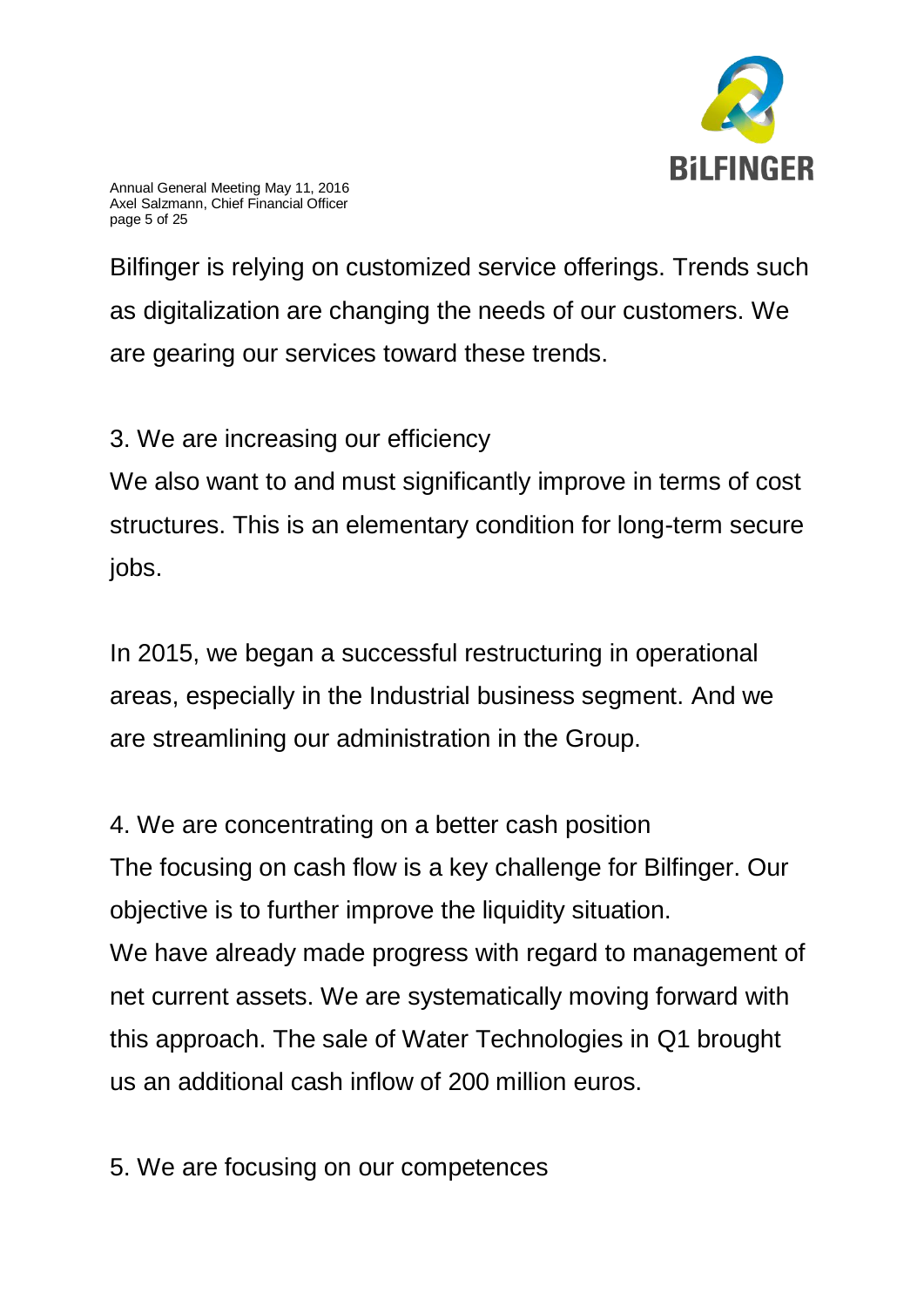

Annual General Meeting May 11, 2016 Axel Salzmann, Chief Financial Officer page 6 of 25

Our employees and their competences are the basis of our success. Quality made by Bilfinger is highly appreciated throughout the world. We are a reliable partner for our customers.

We also want to establish a new compliance culture. I will go into this in greater detail later on.

### **Chart: Non-core activities**

A part of the strategy of repositioning and a targeted refocusing is the definition of the non-core activities that we want to dispose of. A lack of strategic fit, risk minimization or insufficient size are all reasons for this.

We were able to sell Water Technologies at the end of March. We have also sold our steel bridge construction operations. And the sale of Engineering Services in Asia Pacific further reduced the complexity and risk profile of our business.

As a result of the focus on core regions, we have already today reduced the number of countries in which we are active by half.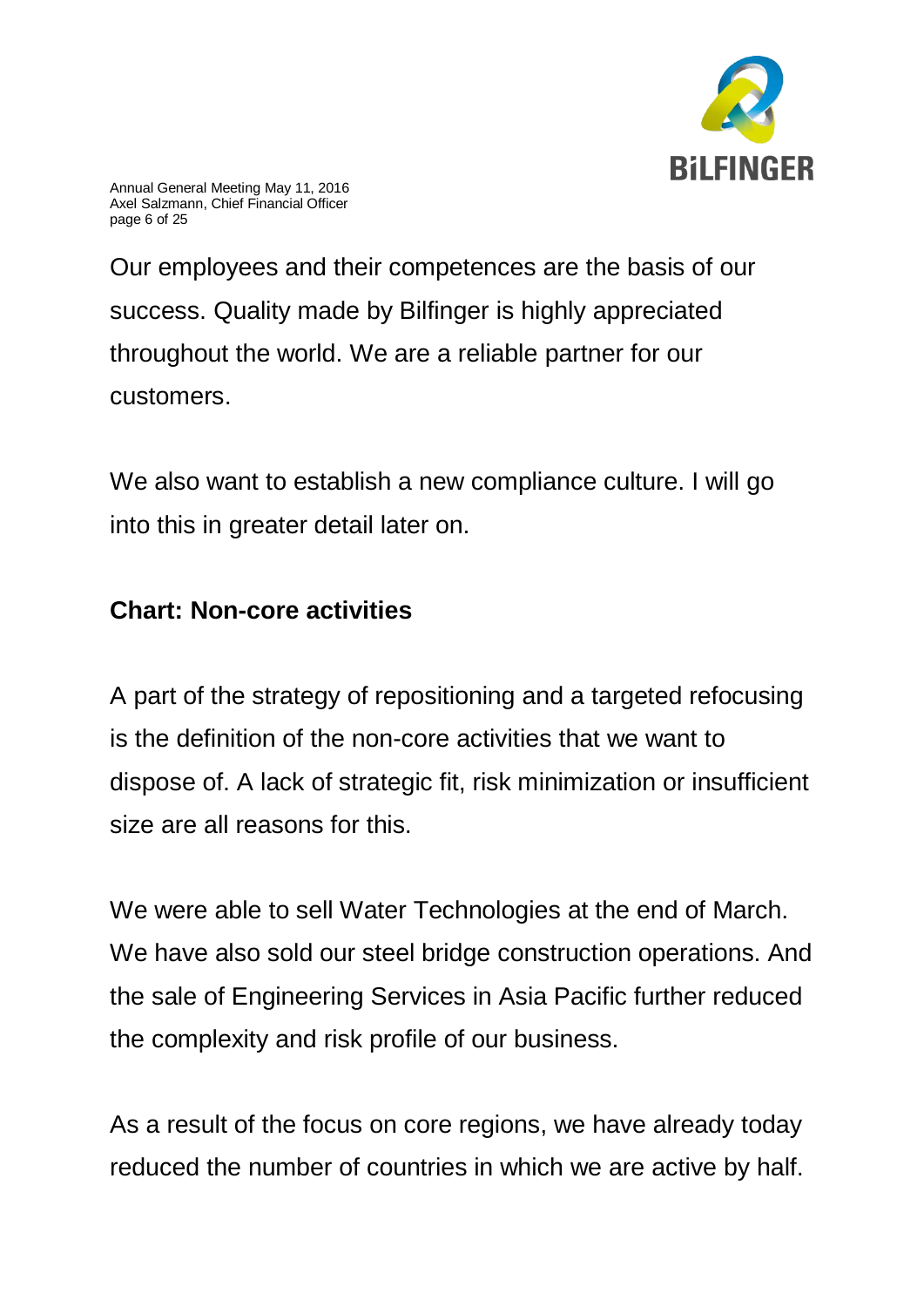

# **Chart: Sale of Power in plan**

The largest area that is no longer part of the core business is the Power business segment. What is the current status of the selling process?

We had already announced that we intended to conclude the process over the course of 2016. This still applies. We are currently reviewing the bids and, here too, are proceeding with tremendous care.

At the same time, we have initiated capacity adjustment measures at Power. In 2015, we invested €75 million, with a significant portion of that total in improving efficiency. We are adjusting capacities to the needs of the market out of necessity. The number of employees has declined from 11,000 to a current level of about 9,000.

## **Chart: Efficiency program for the administration**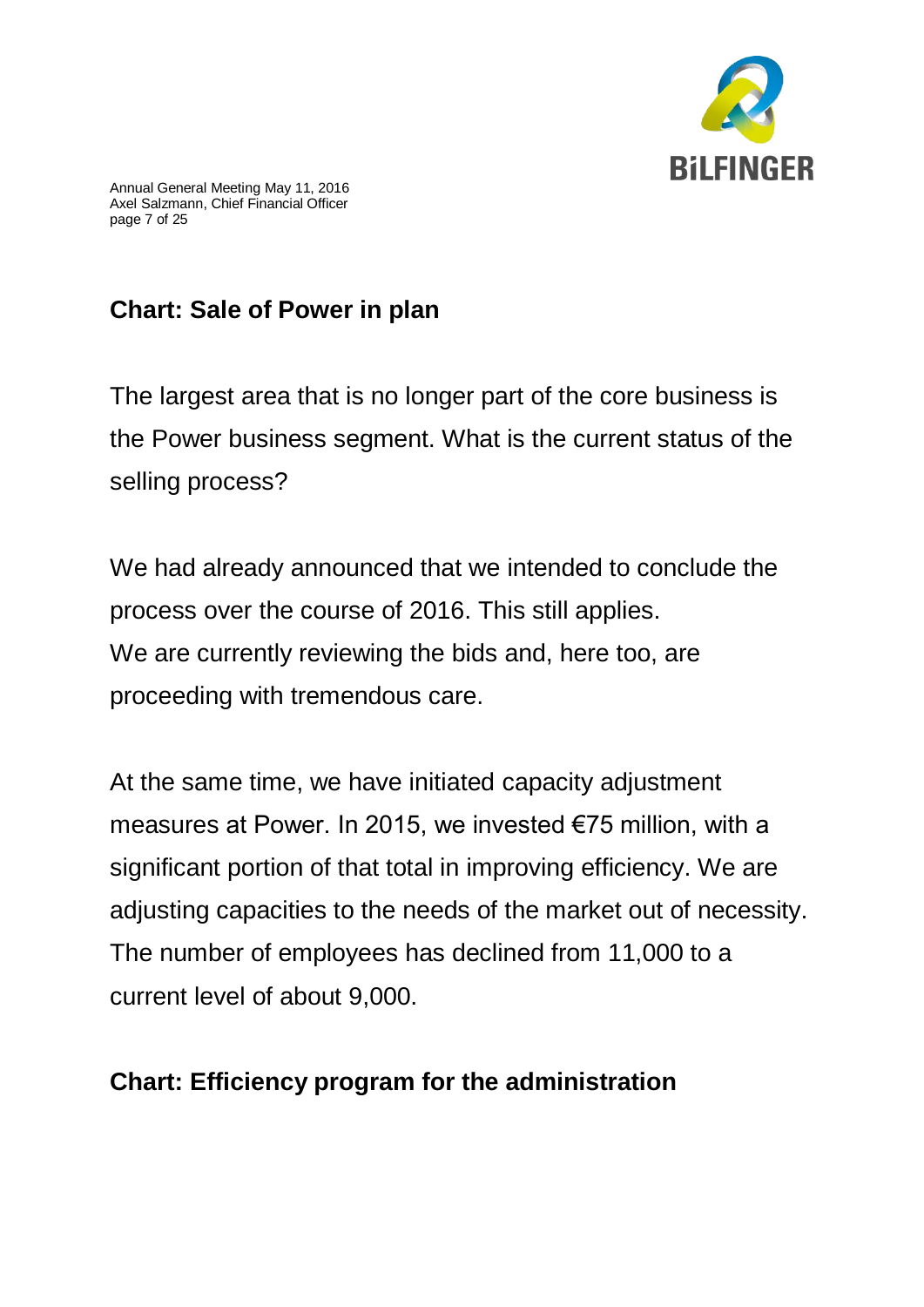

Annual General Meeting May 11, 2016 Axel Salzmann, Chief Financial Officer page 8 of 25

An important cornerstone of our strategy: increasing efficiency. In operating areas – primarily in the Industrial business segment – we are making good progress. We are in the process of significantly streamlining the number of operating companies.

We have agreed on a comprehensive program to restructure the administration. With these measures, we will improve performance and competitiveness.

What exactly do we have planned?

- o We are combining administrative tasks within the segments. We are streamlining divisional structures. We are optimizing procurement processes. And we are adapting our Group headquarters to the new structure.
- o At Industrial in particular we are relying to an evergreater degree on our shared service center concept. In the DACH region – Germany, Austria and Switzerland – this concept is already successfully taking hold.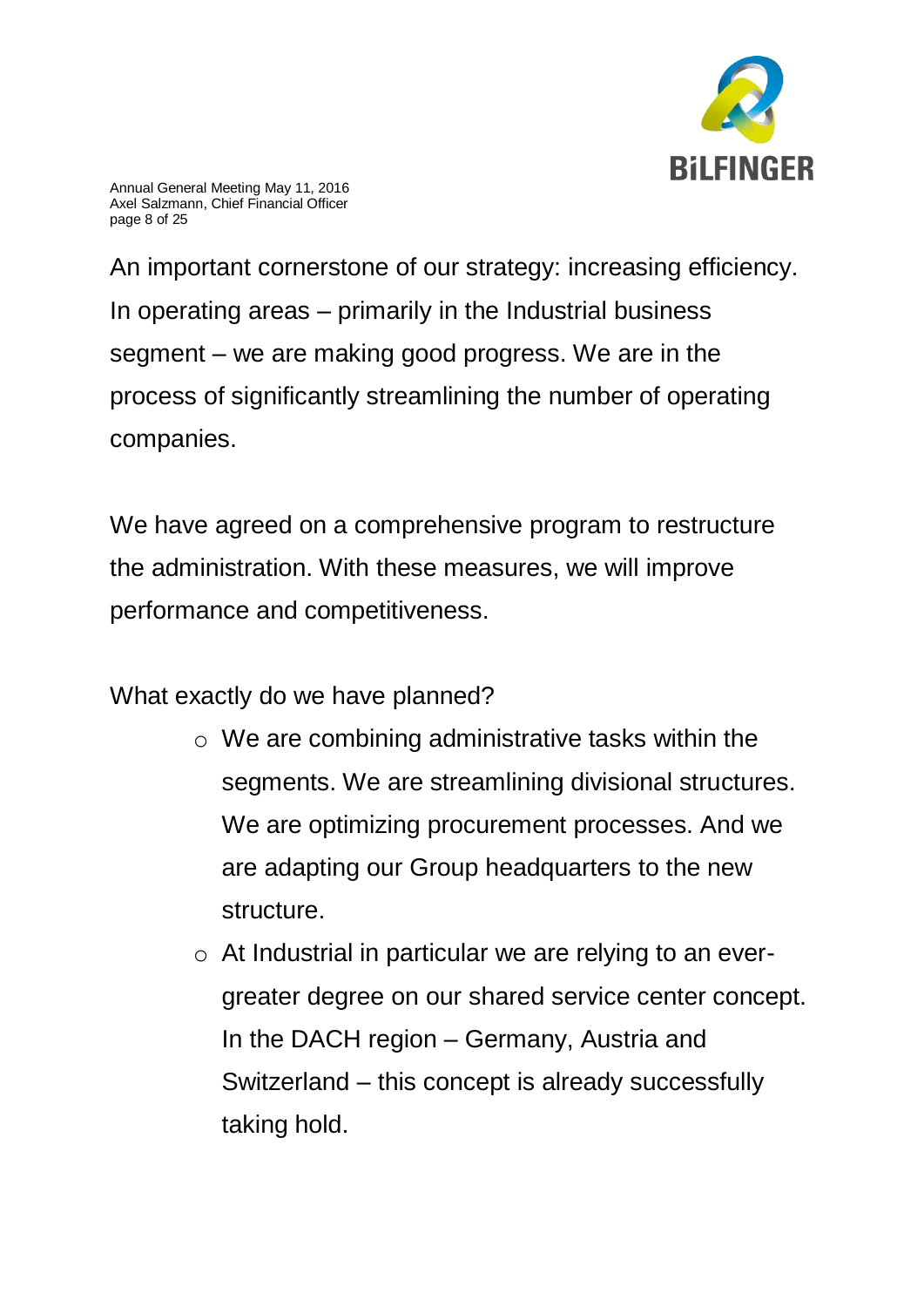

Annual General Meeting May 11, 2016 Axel Salzmann, Chief Financial Officer page 9 of 25

This year, we have planned one-time expenses in the high double digit million euro range for this repositioning.

We plan to invest a large portion of that total in standardized and high-performance IT systems. Spread over three years. We are talking about multi-million euro investments, but we are also talking in particular about investments in the future of Bilfinger. Our objective: achieving initial savings effects in 2017, with the main portion of savings coming in financial year 2018. We will generate a significant share of these savings through lower non-personnel administrative expenses.

In administration, we will adjust the number of employees to a competitive level. We will pursue this course together with our social partners. And we will of course act in a socially responsible manner. Discussions are already underway.

### **Chart: Compliance**

The issue of compliance also plays an important role for us. Also in this regard, we want to satisfy the high demands – the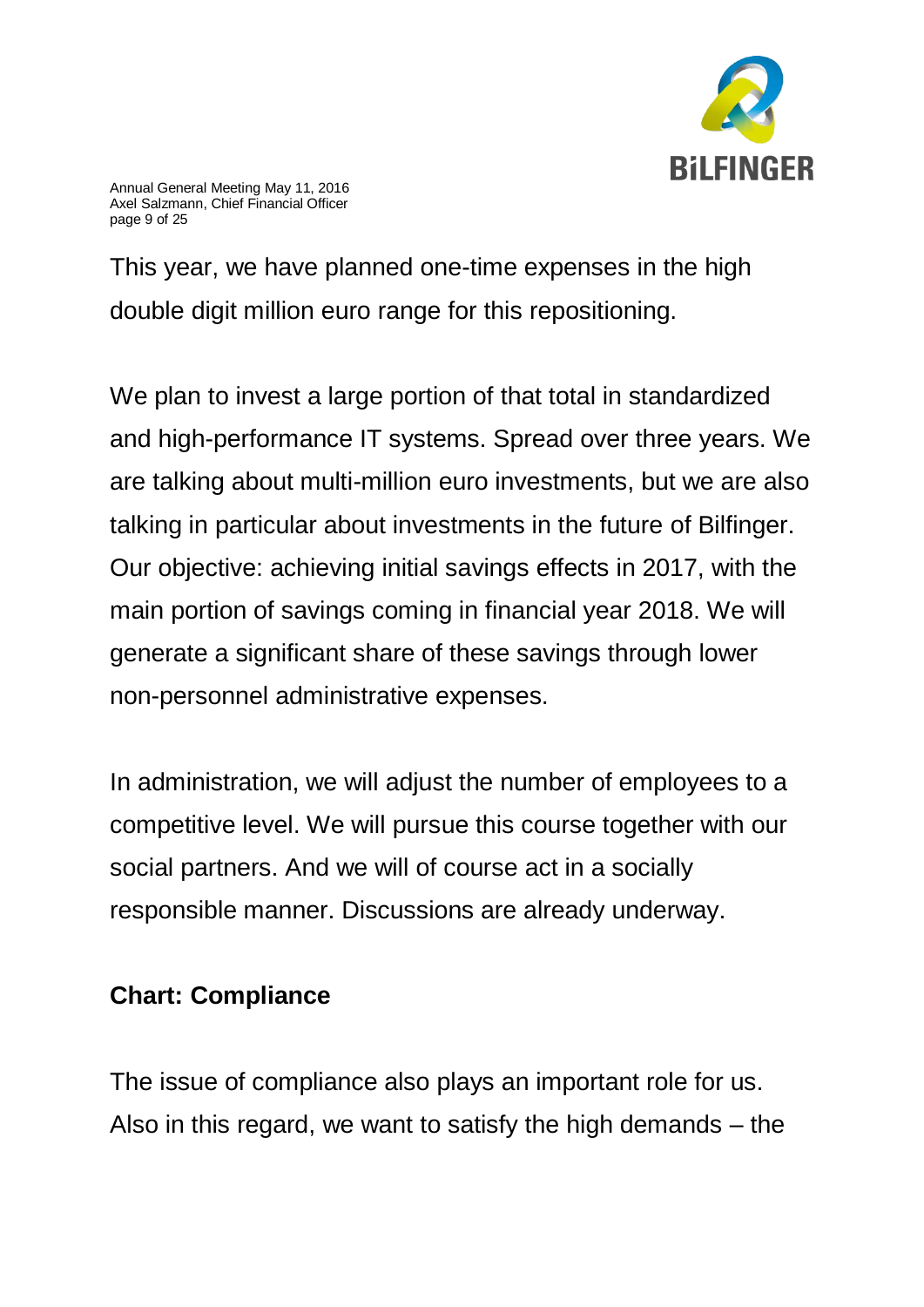

expectations of our customers, business partners, employees and, not least, the expectations of our shareholders. Our understanding is: zero tolerance – at all levels of our company.

Bilfinger reached an agreement with the US Department of Justice in 2013. The reason was a bribery case in Nigeria which went back to 2003.

The agreement calls for the achievement of a cultural transformation, conclusion of outstanding suspected violations, establishment of an effective compliance management systems, strengthening of internal controls and a comprehensive set of conditions. Among these conditions is an independent monitor. The monitor regularly reviews the effectiveness of our program and communicates his assessment to the US Federal Authorities and Bilfinger.

In 2015 we had to acknowledge that our efforts with regard to compliance to date were insufficient for the US Department of Justice. We reacted quickly: a new Chief Compliance Officer reports of course directly to the CEO and the Audit Committee.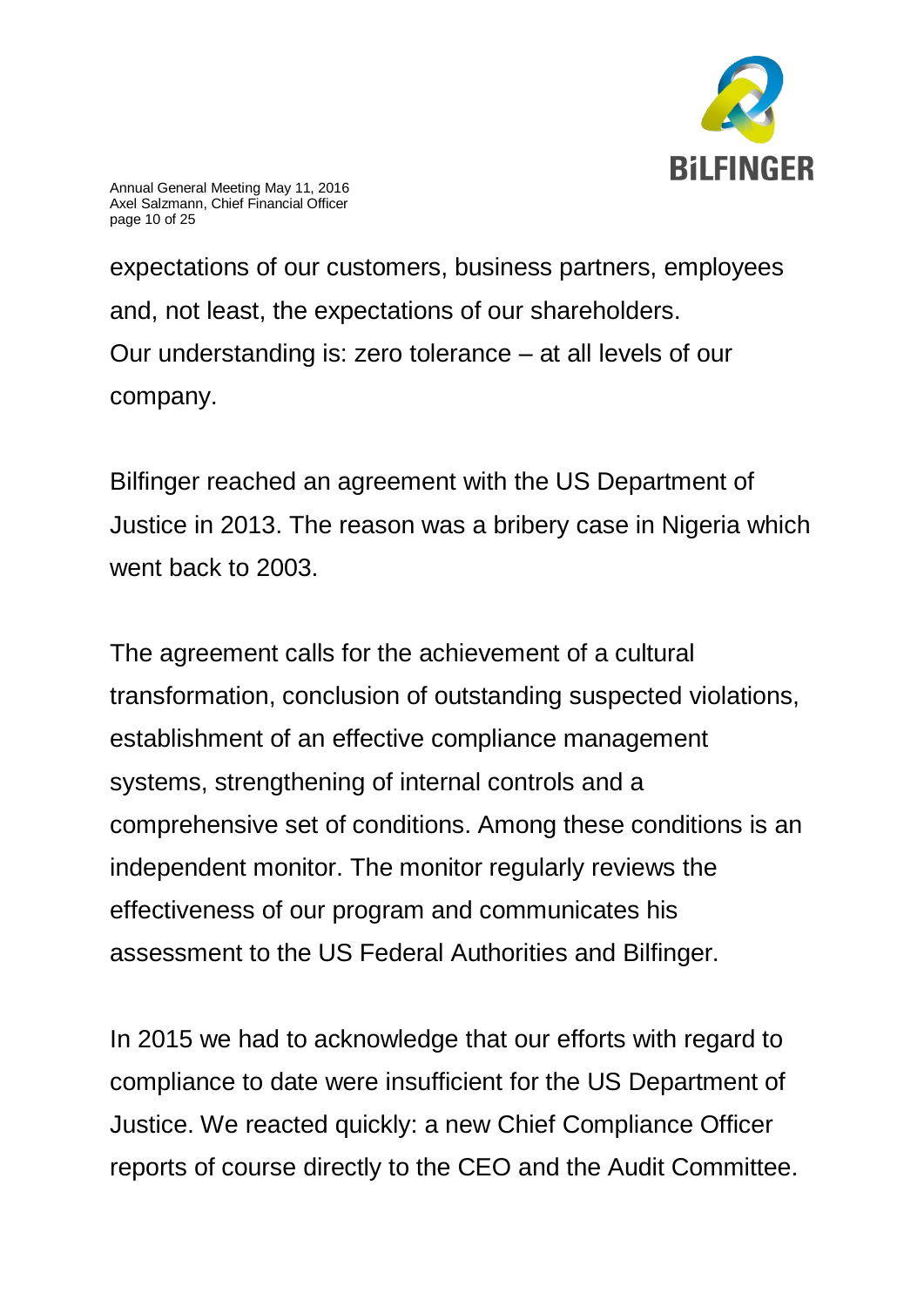

Annual General Meeting May 11, 2016 Axel Salzmann, Chief Financial Officer page 11 of 25

Independent investigation and processing of all known compliance cases. And further development of our compliance management system.

The US authorities see that we are making progress and acknowledge our efforts. For this reason, we have now reached a fundamental understanding with the US authorities. Content: no sanctions at this time, but a new agreement which will continue to be accompanied by a compliance monitor. This means: we are consistently developing our compliance management system and moving forward with the positive course that has been set.

What does this mean for our figures? In financial year 2015, one-time expenses in the amount of approximately €50 million will be incurred. Because we are establishing a compliance system that will stand the test of time. Because we are closing older cases. And because we are investing in the further development of our corporate culture.

#### **Chart: Industrial – Portrait**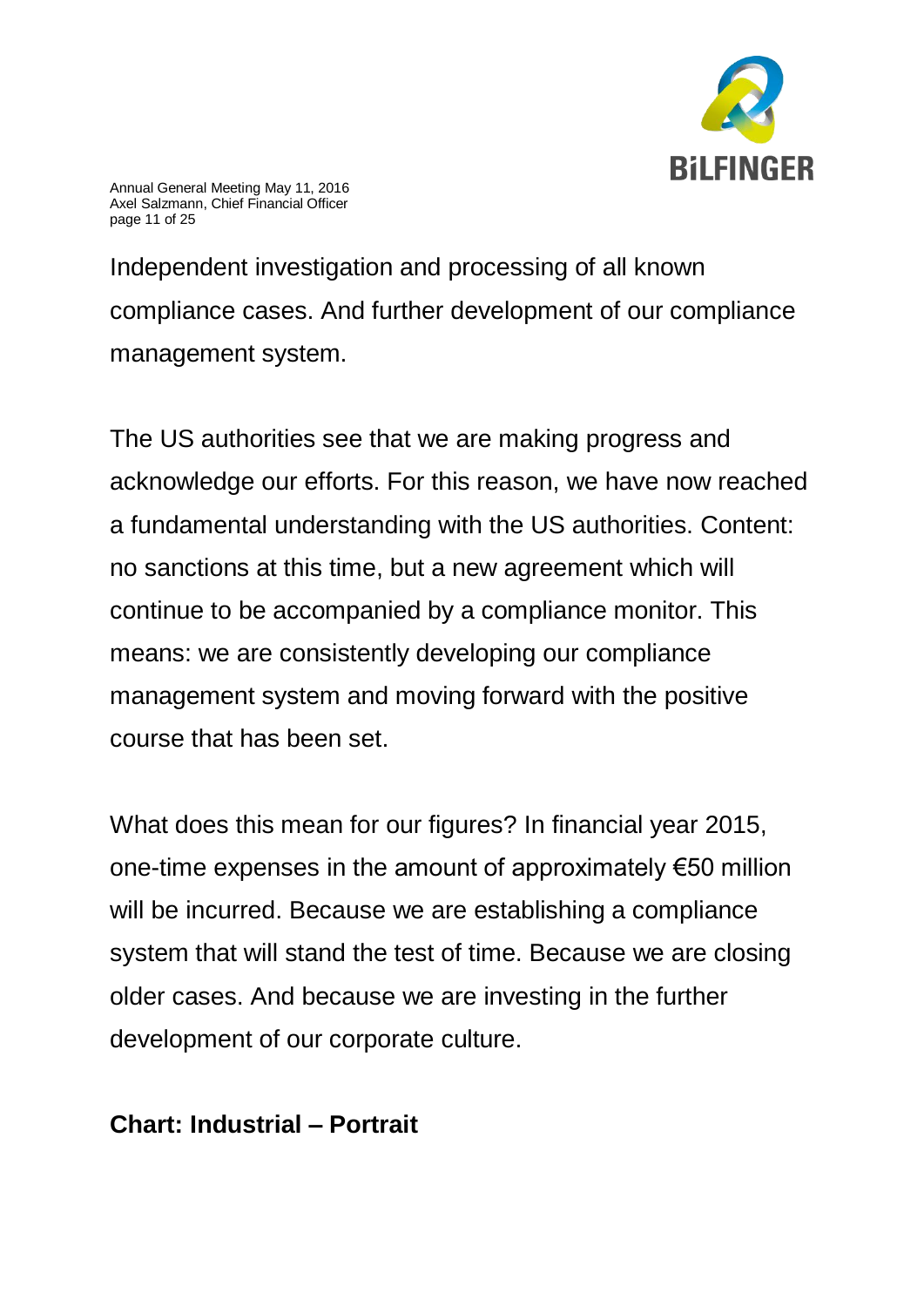

Let us turn now to the business development in our segments. First of all in Industrial:

Bilfinger today is already the leading provider of services for the process industry in Europe. We intend to further expand this position.

For the Industrial segment, we have focused our concentration on key future areas of activity: we want to further expand our pharmaceutical area, we want to position ourselves more strongly in the chemical industry and we want to generate additional business and growth in the food sector.

The Industrial segment has a broad customer base and a sound business model. We will develop it in the areas mentioned and position it more independently from the development of the oil price.

This is a cyclical business, but one that has substantial growth potential.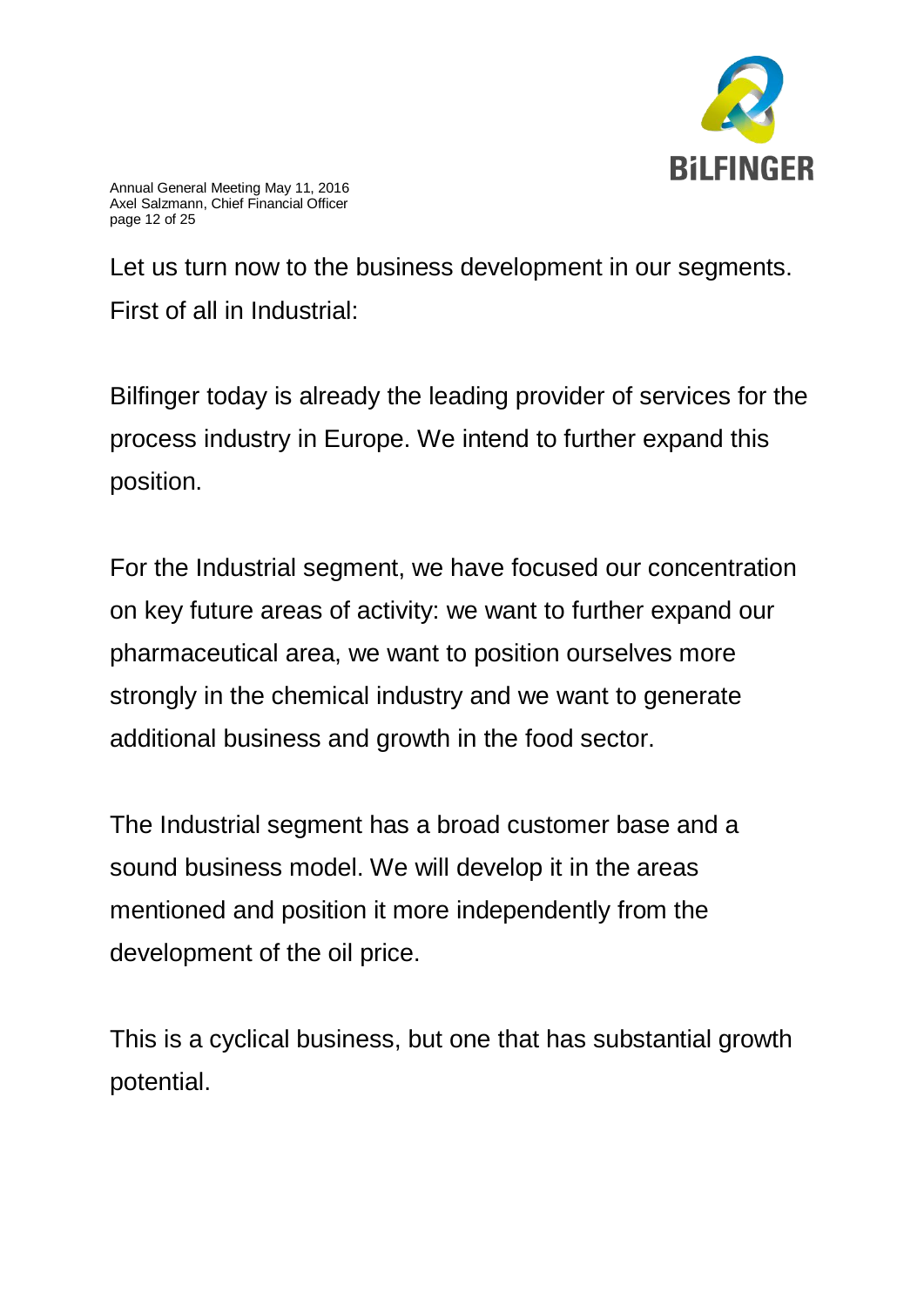

Annual General Meeting May 11, 2016 Axel Salzmann, Chief Financial Officer page 13 of 25

The efficiency measures that have already been mentioned will further improve the performance of Industrial. We have streamlined our new divisional structure and aligned it more closely to the needs of our customers. This allows us to establish the conditions for future growth. Industrial has a great deal of potential.

## **Chart: Industrial – Financial year 2015**

2015 was, without a doubt, a challenging year for Industrial. The willingness of our customers to invest in new projects was limited. This applied primarily to the oil and gas sector. The situation was quite similar in the energy industry.

Demand for maintenance in production facilities of our chemical and pharmaceutical customers was better. These are growth areas for us.

Output volume for Industrial was stable at €3.65 billion. The same applied to orders received at €3.3 billion. Order backlog, however, declined by 13 percent. Adjusted EBITA and margin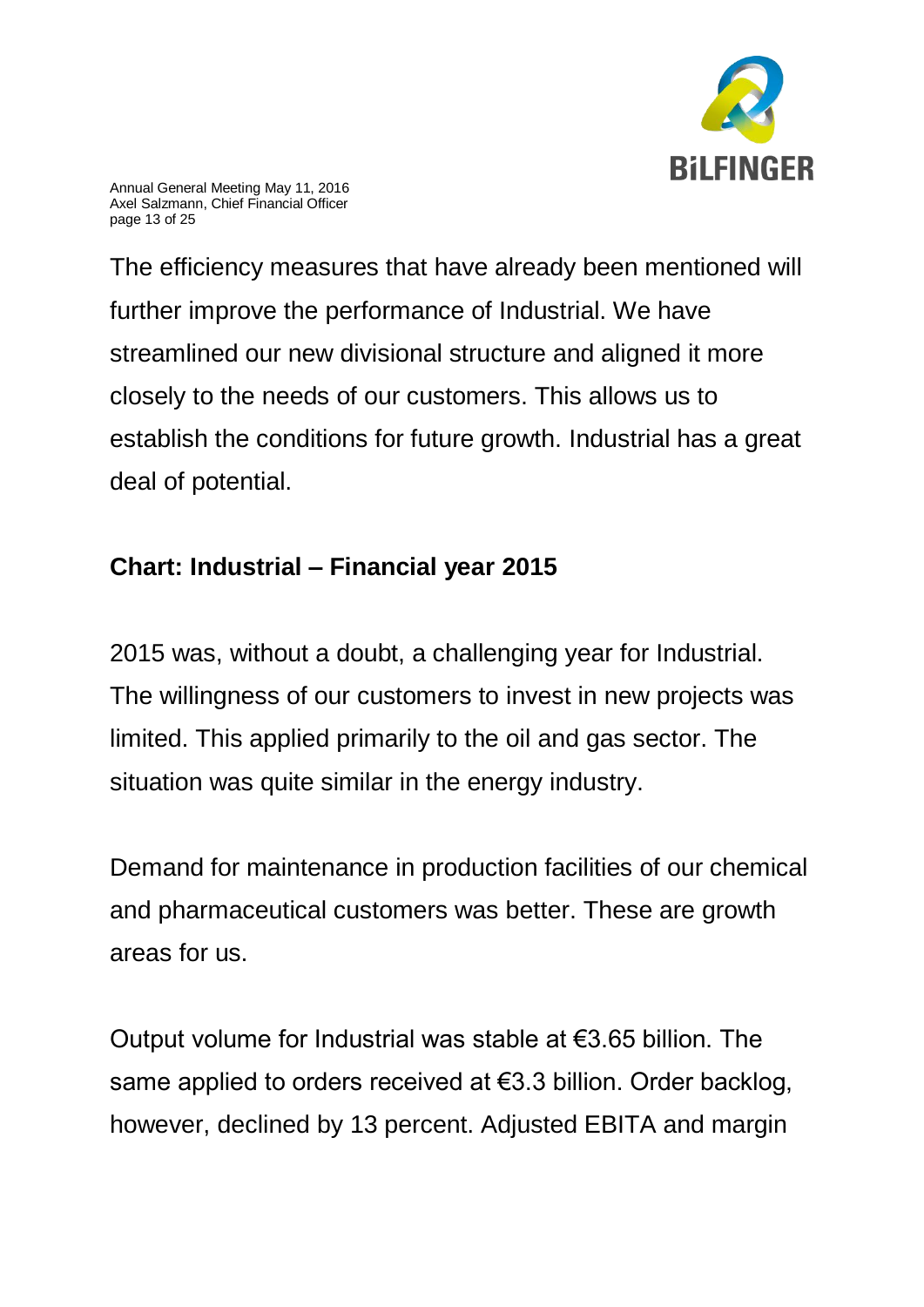

Annual General Meeting May 11, 2016 Axel Salzmann, Chief Financial Officer page 14 of 25

were well below the prior-year level but within the scope of our forecast expectations.

# **Chart: Industrial – Q1 2016**

At Industrial, the efficiency measures we have implemented are beginning to take effect. As a result, earnings in the first quarter of 2016 have improved significantly.

It is imperative that we become more efficient. The price of oil remains low, the investment propensity of the oil and gas industry is still limited. As expected, output volume, orders received and order backlog were below the prior year levels in the first quarter.

What remains unchanged is that Industrial is well-positioned, has a broad customer base and will grow profitably in the future.

## **Chart: Building and Facility – Portrait**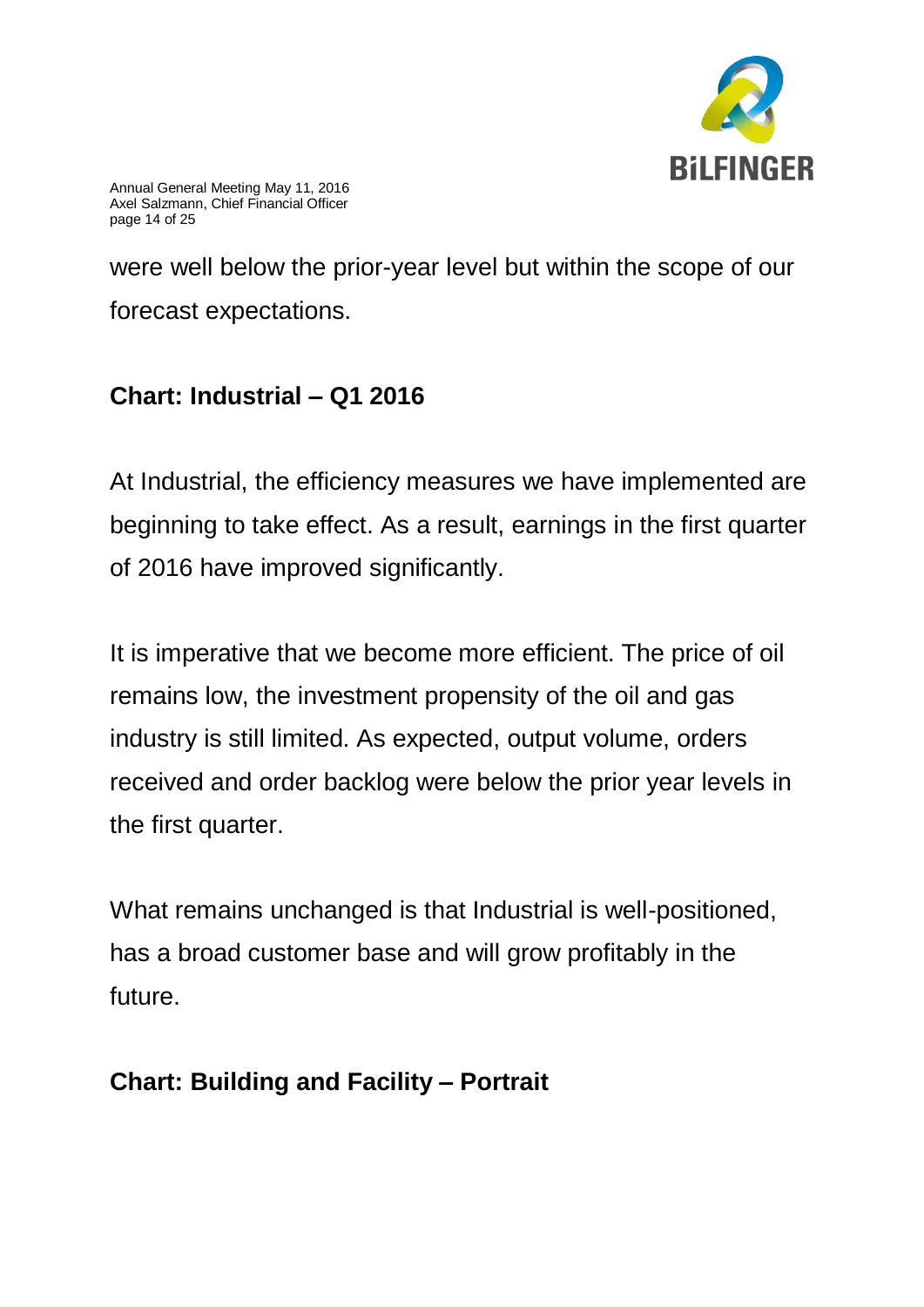

Annual General Meeting May 11, 2016 Axel Salzmann, Chief Financial Officer page 15 of 25

Looking now at Building and Facility. The segment is successful. Bilfinger is among the leading European real-estate service providers. We intend to expand this position.

Bilfinger is well-positioned as an integrated service provider for management, consulting and execution of real-estate properties. We deliver service offerings for all lifecycle phases of a property.

Bilfinger can offer its clients the right solution: for integrated services, for internationalization, for energy efficiency. We see further growth potential for us here.

Here, too, additional prospects could also arise from potential acquisitions.

## **Chart: Building and Facility – Financial year 2015**

Building and Facility continued its profitable growth path in financial year 2015. The segment benefited from a positive business environment in its core markets. Important contracts in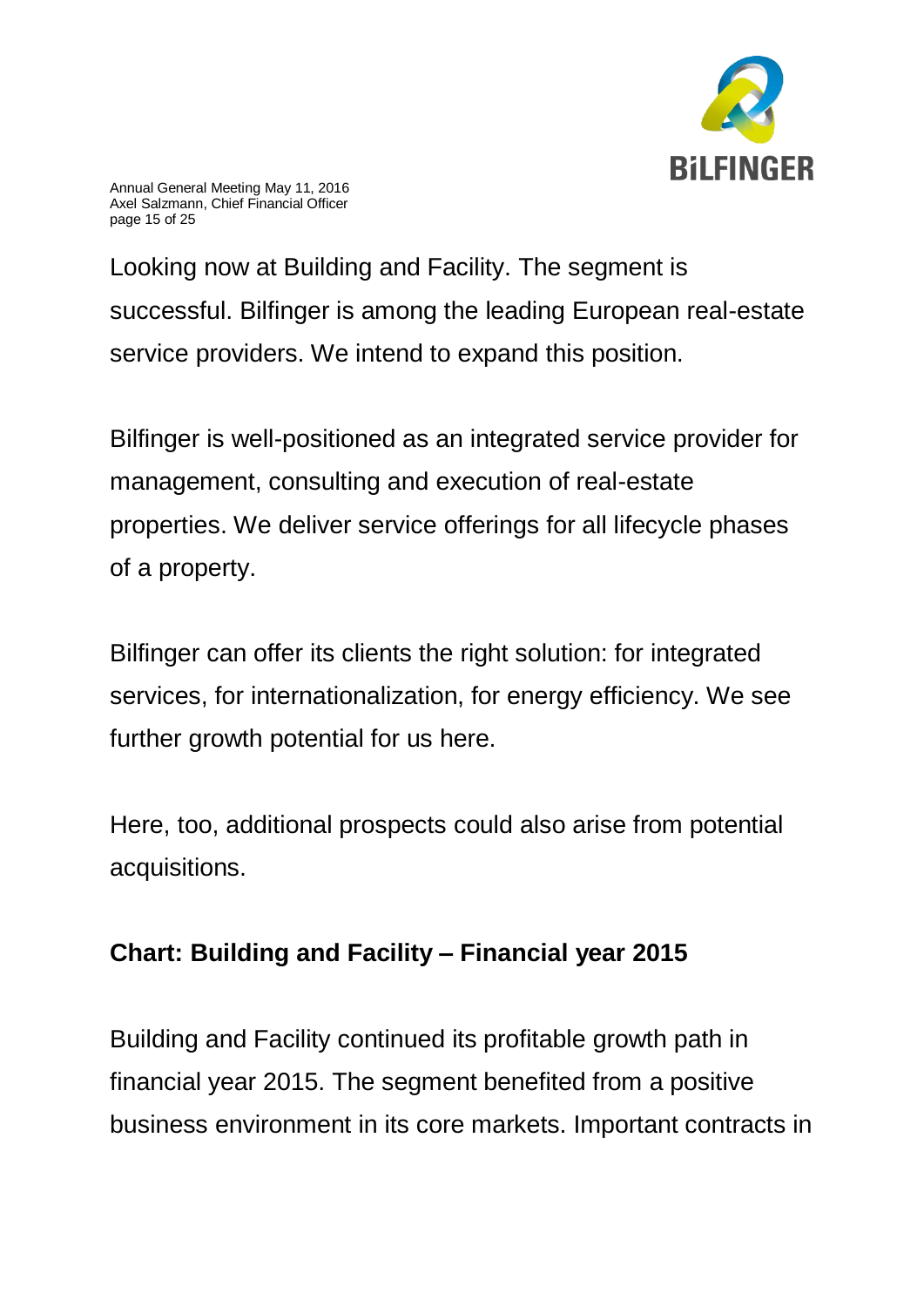

facility management were extended and new customers were won.

Orders received increased by 57 percent to 3.6 billion euros. Output volume increased by 9 percent to 2.9 billion euros. The order backlog increased by 37 percent to 2.7 billion euros. With an unchanged margin, we were able to improve the adjusted EBITA by 9 percent.

# **Chart: Building and Facility – Q1 2016**

Last year we had an unusually strong first quarter in Building and Facility. At that time we took over major service agreements. By comparison, orders received this year were lower, but that was expected.

Also in terms of output volume and earnings we had moderate decreases in the quarter just ended, as expected. The reasons: fewer real-estate transactions as compared with the strong prior year. And a slight weakening in investment behaviour.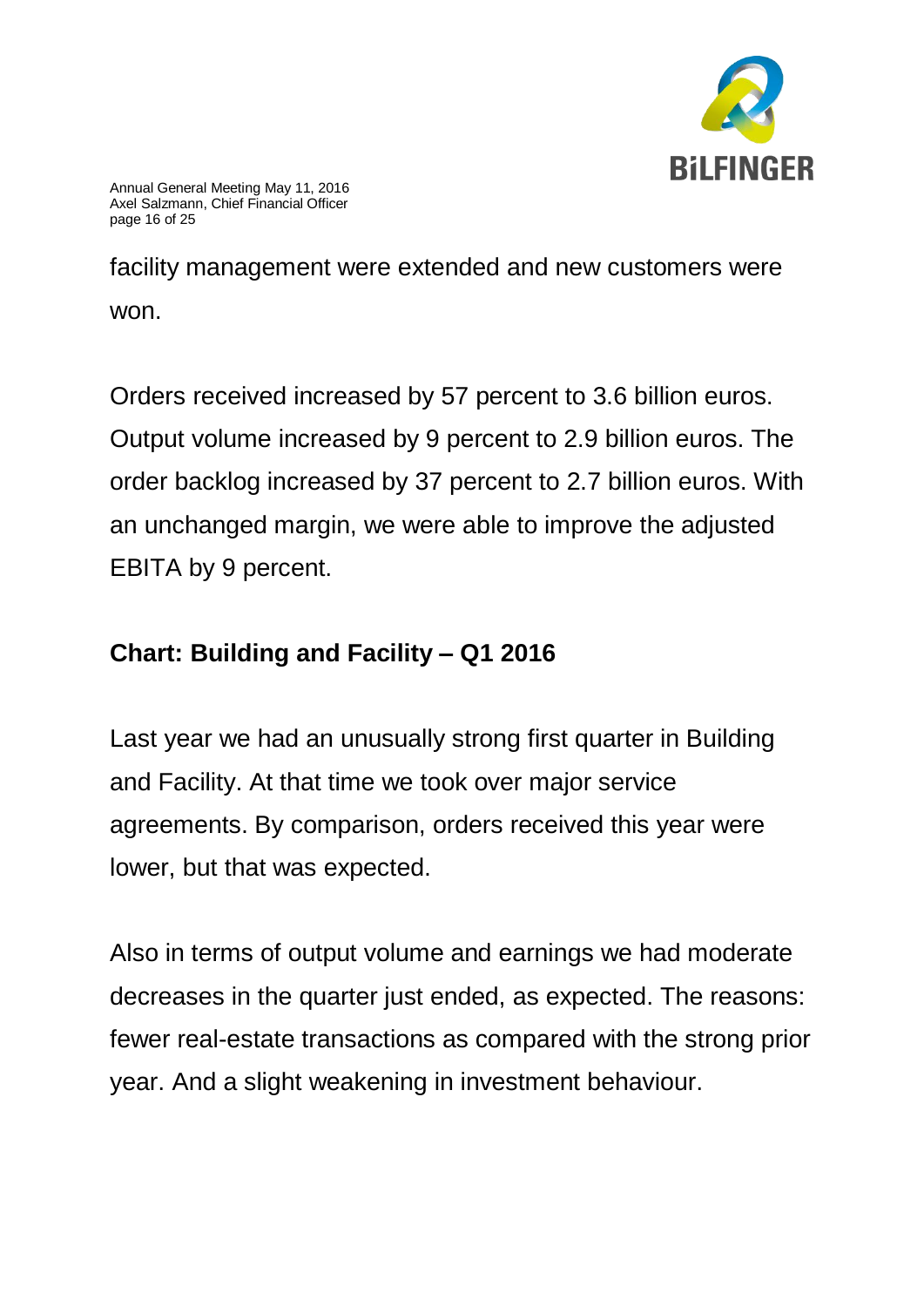

Annual General Meeting May 11, 2016 Axel Salzmann, Chief Financial Officer page 17 of 25

The good order backlog includes a number of major service agreements. Important contracts were signed just last year – generally with multi-year terms. That is a sound basis for the further development of this business.

# **Chart: Power – Financial year 2015**

Finally, a look at discontinued operations, and here at Power in particular. Business operations continue to suffer greatly from the crisis at German energy providers.

Output volume decreased by 11 percent in 2015 to just under €1.3 billion. Demand remains very low. Orders received were therefore at nearly €1 billion or 10 percent below the prior-year figure. The order backlog dropped to about €760 million. EBITA is significantly negative: due to substantial project losses and as a result of continuing burdens from unused capacities.

### **Chart: Power – Q1 2016**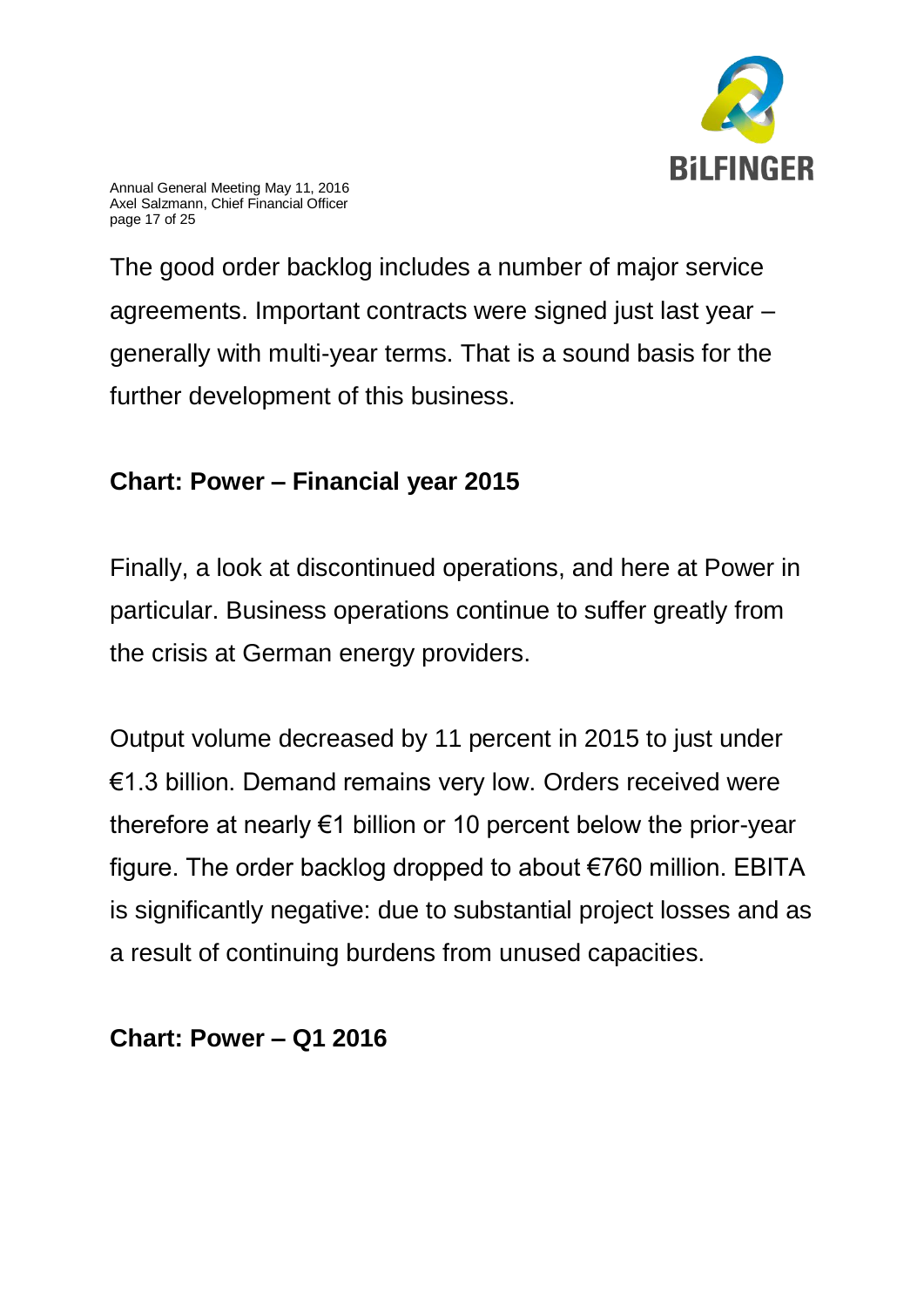

Annual General Meeting May 11, 2016 Axel Salzmann, Chief Financial Officer page 18 of 25

In the first quarter of 2016, the earnings situation in the Power business improved considerably. Here, too, our capacity adjustment measures are having an impact.

There is still a great deal of uncertainty in the energy sector. For that reason, output volume, orders received and order backlog declined further in the first quarter. The measures we have taken to reposition the Power business are therefore all the more important.

## **Chart: Group – Financial year 2015**

Dear shareholders,

I will come now to the key figures at Group level:

We had further growth in 2015. Output volume for the Group increased by 4 percent to €6.5 billion. Orders received increased by 24 percent to €6.8 billion. And order backlog was up by 10 percent.

## **Chart: Group – Q1 2016**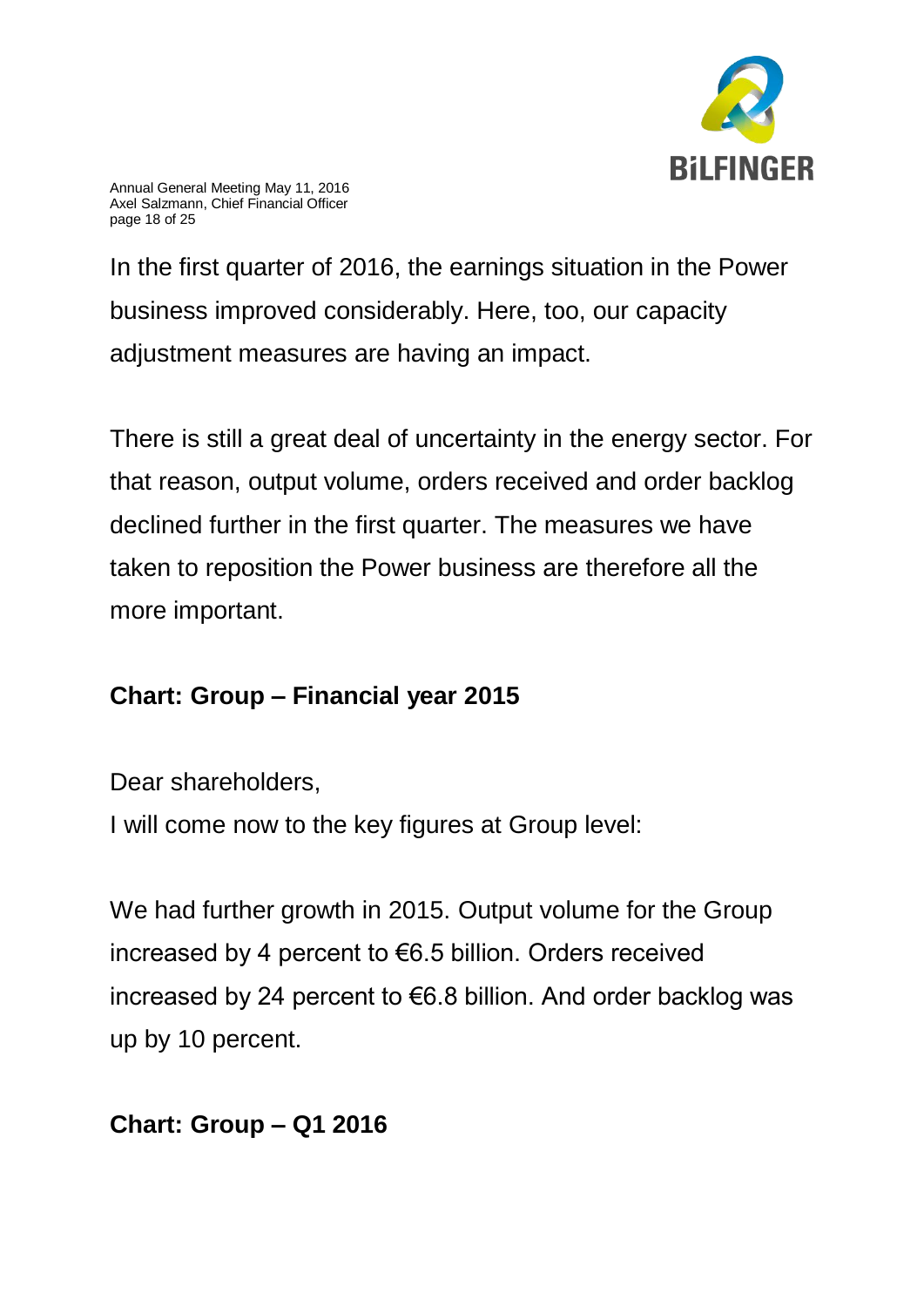

Business development in the first quarter of 2016 was in line with our expectations.

Output volume decreased. We achieved earnings at the level of the previous year.

In terms of the development of orders received, it is necessary to consider the high comparable figure from the prior-year. The important thing is that orders received in the first quarter were above the figure for output volume. This means that we received more new orders than we executed in the same period.

### **Chart: Cash flow**

It is also pleasing that we were able to significantly improve our cash position. Cash flow from operating activities of continuing operations amounted to €142 million. That is substantially higher than the prior-year level of  $\epsilon$ 34 million. This is attributable primarily to a lower increase in net current assets. The measures introduced are taking hold here.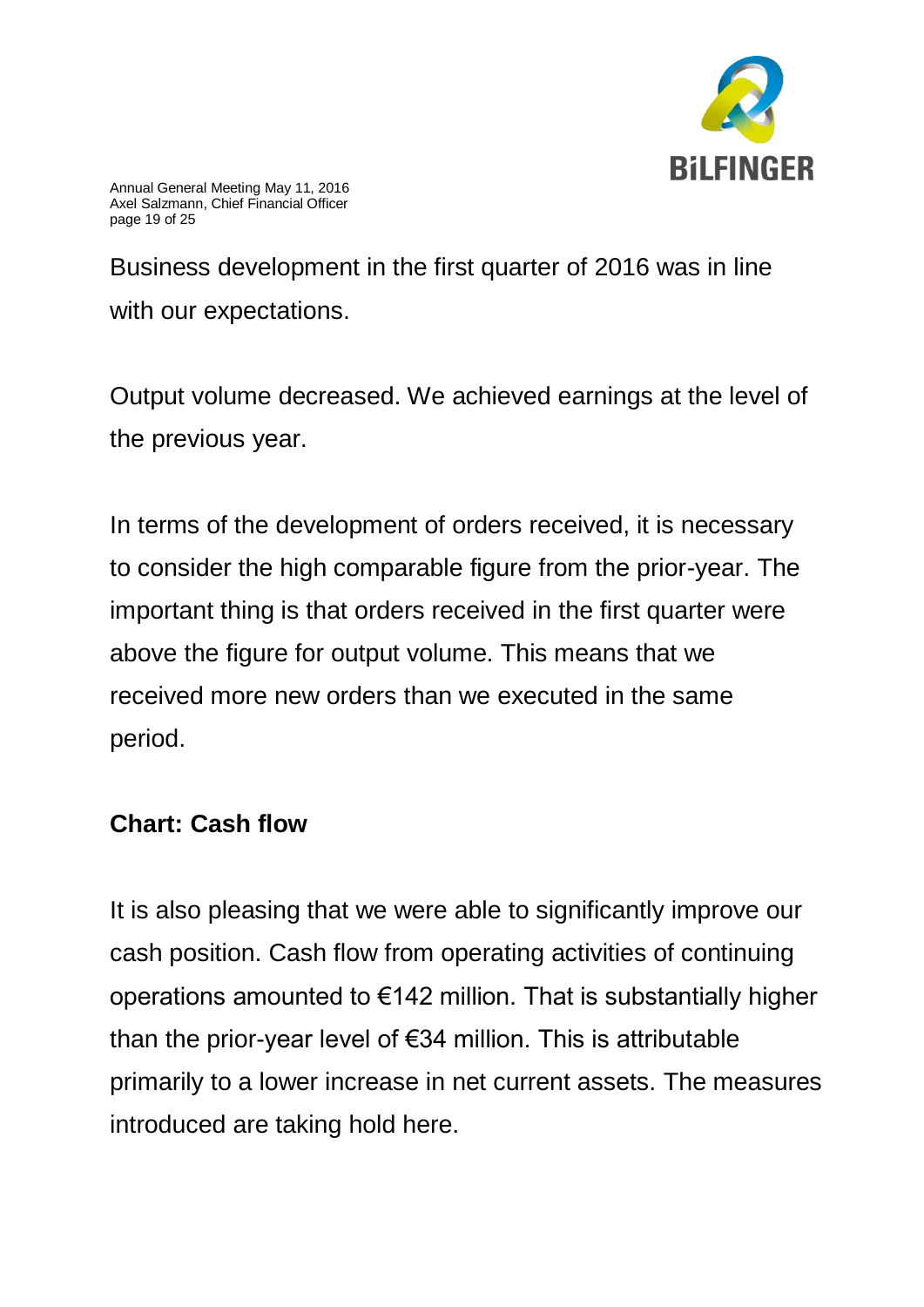

Annual General Meeting May 11, 2016 Axel Salzmann, Chief Financial Officer page 20 of 25

There was also a considerable increase in free cash flow: from €105 million to  $€282$  million. Contributing to this were cash inflows from the sale of non-core units.

As in the past, we can continue to state that Bilfinger has a sound financial foundation. We can manage the upcoming investments on our own steam. We have the financial potential to successfully move our operating business forward.

### **Chart: Adjusted EBITA – Financial year 2015**

Despite these positive developments, we are aware that, in the end, financial year 2015 was not pleasing. A nearly half-billion euro loss, that is disappointing. The reasons for the loss are primarily one-time burdens from goodwill impairments in Power.

But it is also true that in 2015, we delivered an operating profit that was in line with our communicated planning. We even performed slightly better than we predicted.

That applies to net profit. And it applies to adjusted EBITA. In August 2015, we forecast a figure between 150 and 170 million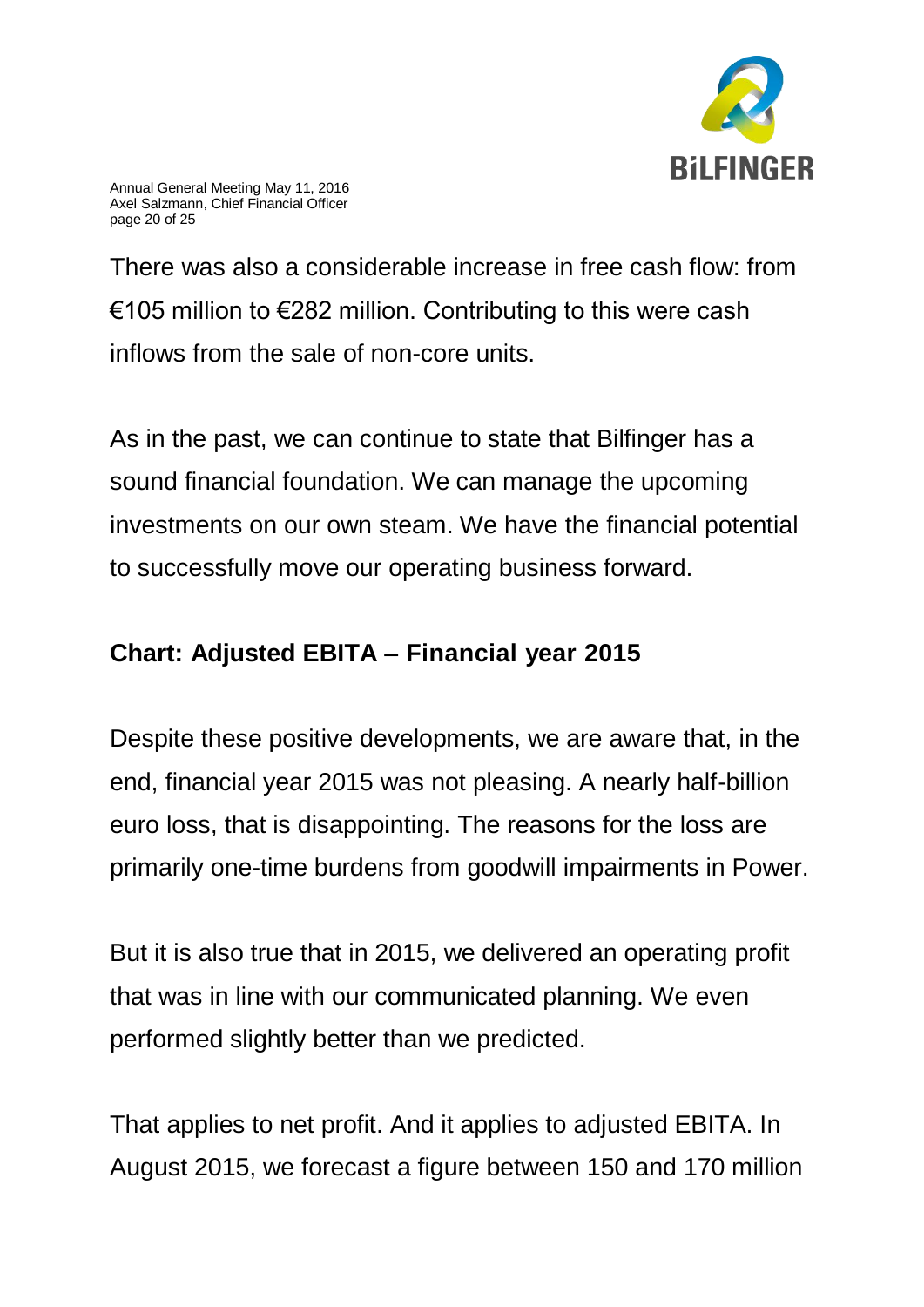

Annual General Meeting May 11, 2016 Axel Salzmann, Chief Financial Officer page 21 of 25

euro. At the end of the year we surpassed this forecast with a figure of €186 million.

# **Chart: Adjusted EBITA – Q1 2016**

As mentioned, the first quarter of 2016 was in line with our expectations. Adjusted EBITA and adjusted net profit are at the level of the prior year.

The significant decrease in net profit is attributable to one main factor: we sold our water business which resulted in a book loss. In addition, there were write-downs on other sold non-core activities. Expenses for capacity adjustment measures also had a negative impact on net profit.

### **Chart: Share price performance**

A look at the development of our share price gives us an unsatisfying image.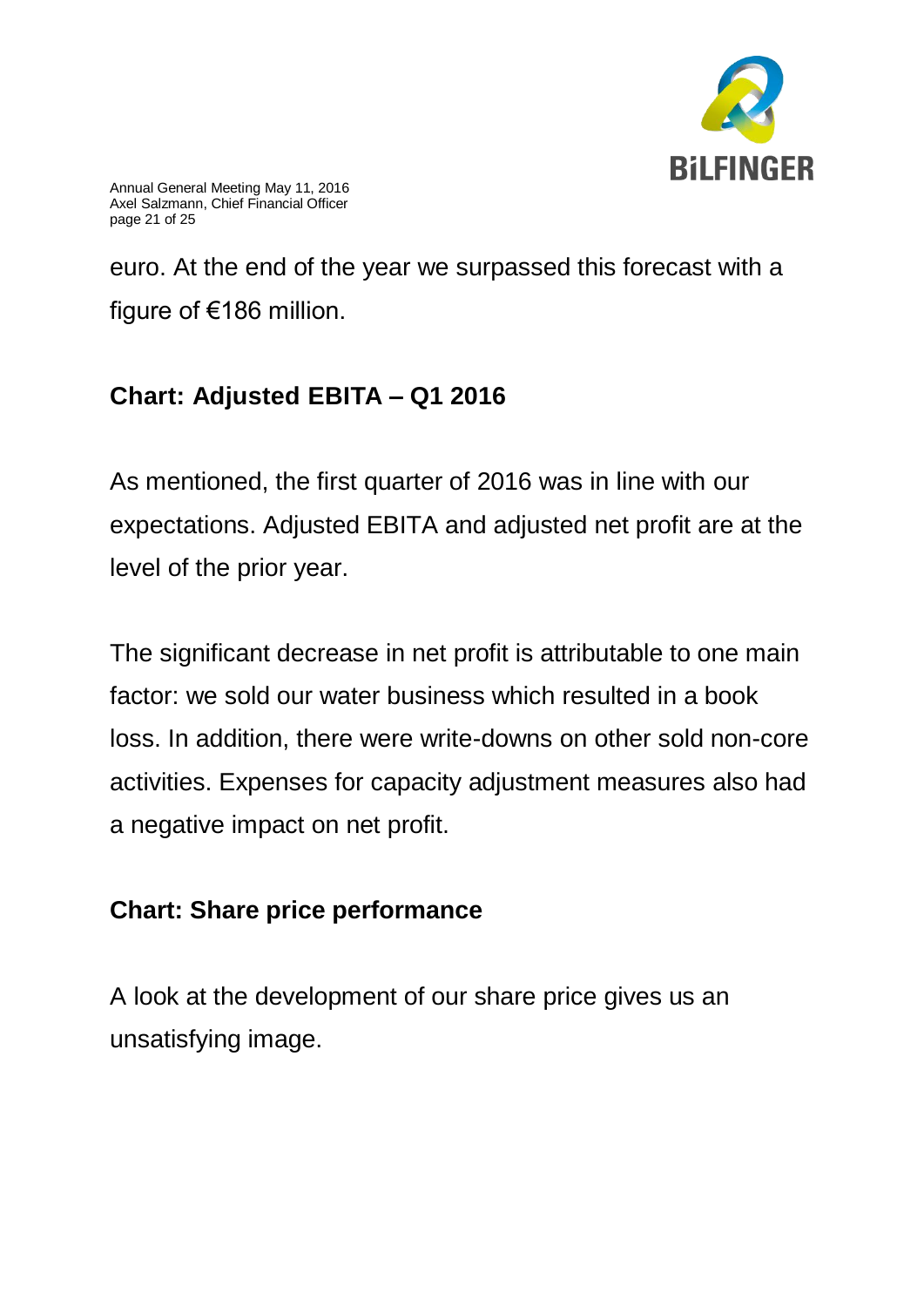

Annual General Meeting May 11, 2016 Axel Salzmann, Chief Financial Officer page 22 of 25

We are certain, however, that Bilfinger has the potential for profitable growth – we have already seen initial progress. And, in the end, this will be reflected in the share price.

#### **Chart: Dividend**

To the dividend. The Executive Board and the Supervisory Board propose that no dividend be distributed for 2015. Bilfinger has traditionally pursued a shareholder-friendly dividend policy. But in 2015, we had a loss of nearly a half-billion euro.

At the same time, we are restructuring Bilfinger. Ongoing and upcoming capacity adjustment measures require investments. For this reason, the Executive Board and the Supervisory Board are convinced that every euro that stays in the Group is important for making Bilfinger fit for the future. And you as shareholders also benefit from this approach. As do our employees, who are currently working in a challenging environment.

### **Chart: Outlook 2016**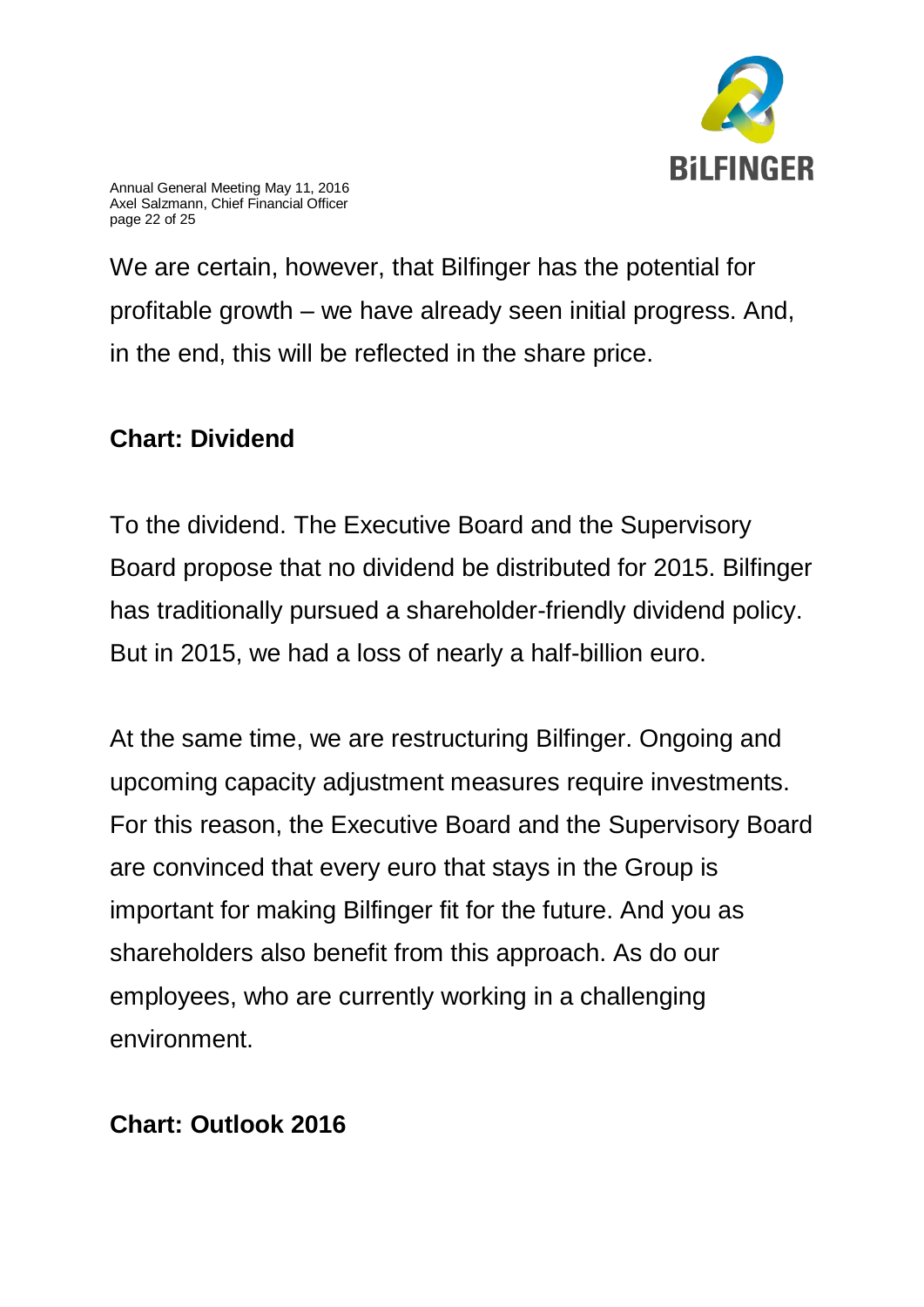

Annual General Meeting May 11, 2016 Axel Salzmann, Chief Financial Officer page 23 of 25

Today, we once again confirm our forecast for financial year 2016: we expect a significant decrease in output volume. But at the same time, we anticipate a slight increase in adjusted EBITA. The EBITA margin will also increase. Positive effects from the measures taken for efficiency enhancements will already be reflected here.

In the Industrial business segment, we expect an adjusted EBITA at the level of 2015 or slightly higher with a significantly declining output volume this year. Building and Facility will continue its stable growth path. Output volume and adjusted EBITA will increase slightly.

The assumptions for our planning for 2016 are: the oil price stays at its current level. The willingness to invest in the oil and gas market remains stable. The same applies to exchange rates. And we are spared any economic collapses in our markets.

We will soon have a new CEO with Thomas Blades. We want to give him the opportunity to familiarize himself with our business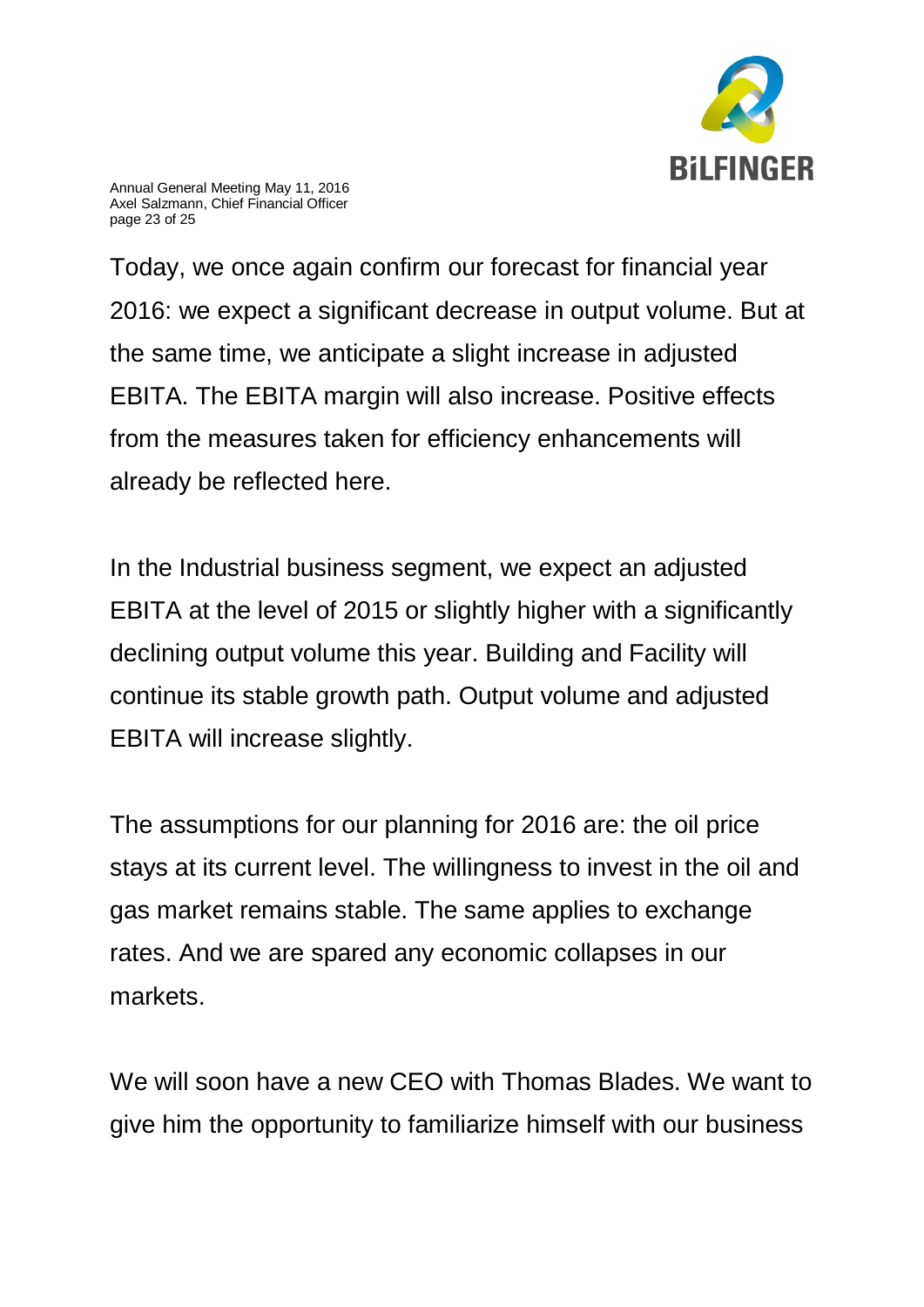

operations and our planning. Then we on the Executive Board will together define medium-term goals.

Allow me to summarize our approach:

- In 2015, we approved our strategy
- In 2015, we also introduced capacity adjustment measures.
- We defined growth initiatives for both segments and are already working on their implementation.
- 2016 will be a transition year.
- We will implement the efficiency program in the administration area and will further increase our efforts within the scope of the growth initiatives.

Our objective is to expand our business in the medium and long term.

Once we have completed the repositioning in Industrial, we will actively participate in the consolidation of the market also in this segment. But only then.